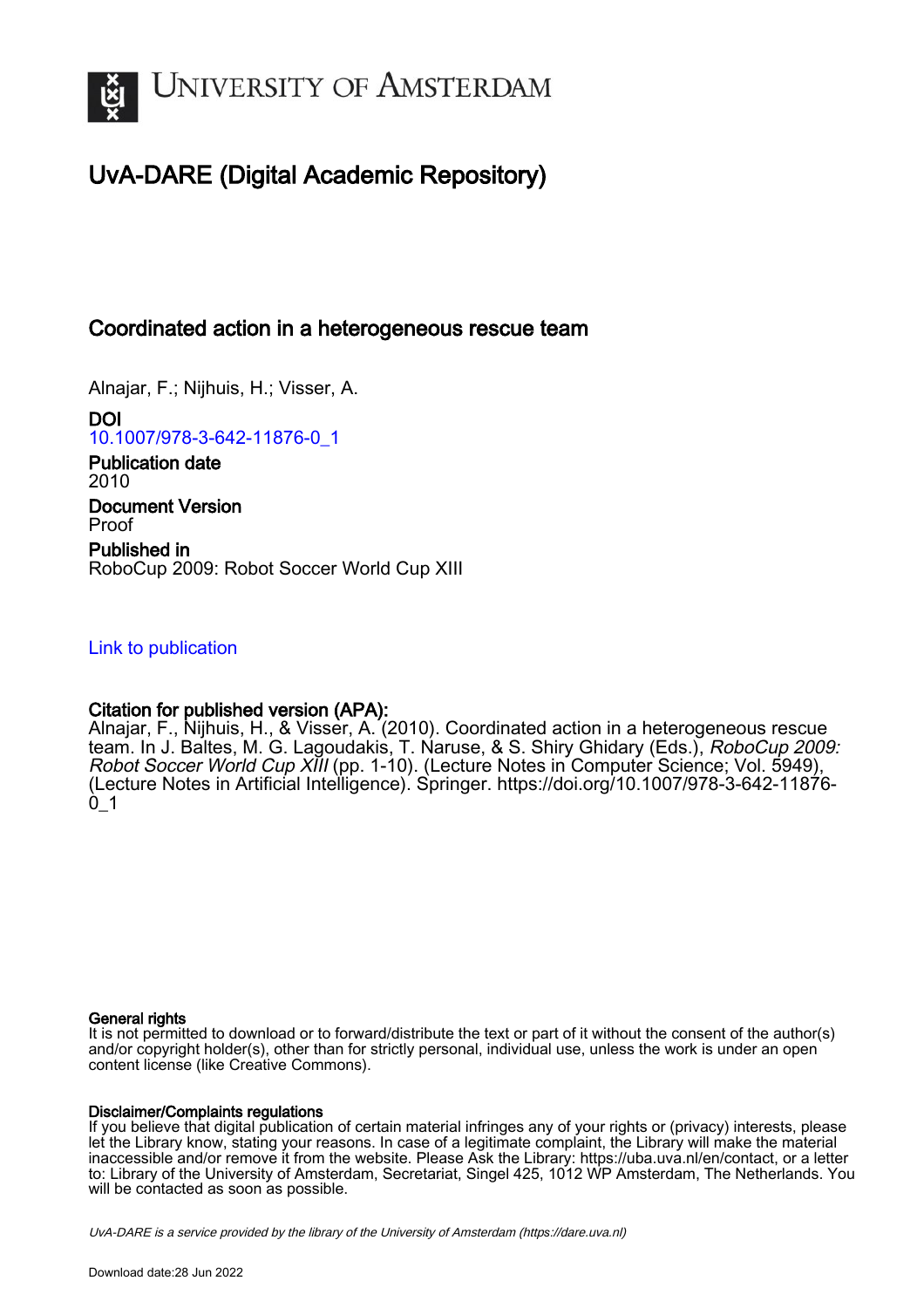# **Coordinated Action in a Heterogeneous Rescue Team**

Fares Alnajar, Hanne Nijhuis, and Arnoud Visser

Intelligent Systems Laboratory Amsterdam, Universiteit van Amsterdam, Science Park 107, NL 1098 XG Amsterdam, The Netherlands f.alnajar@student.uva.nl, h.nijhuis@student.uva.nl, a.visser@uva.nl

**Abstract.** In this paper we describe a new approach to make use of a heterogeneous robot team for the RoboCup Rescue League Virtual Robot competition. We will demonstrate coordinated action between a flying and a ground robot. The flying robot is used for fast exploration and allows the operator to find the places where victims are present in the environment. Due to the fast aggregation of the location error in the flying robot no precise location of the victim is known. It is the task of the ground robot to autonomously go the point of interest and to get an accurate location of the victim, which can be used by human rescue workers to save the victim. The benefit of this approach is demonstrated in [a s](#page-9-0)mall number of e[xp](#page-9-1)[er](#page-9-2)iments. By integrating the abilities of the two robots the team's performance is improved.

### **1 Introduction**

Since long it has been indicated that a heterogeneous robot team should have operational benefits [1]. For Urban Search and Rescue operations, the benefits seem even more promising [2]. Many teams [3,4] have indicated the possibility of heterogeneous team consisting of an aerial and ground robot, but actual demonstrations are sparse [5]. Here, the benefit of coordinated action between a teleoperated robot and a semi-autonomous ground-robot is demonstrated.

### **1.1 Relevance**

In situations where a disaster like an earthquake has occurred, searching for survivors in the area could be dangerous due to (partly) collapsed buildings that are unstable. It could also be difficult for humans to search in such a collapsed building if the available room is too small to crawl through. In such situations robots could be deployed [to s](#page-10-0)earch the area and hopefully supply some useful information on the location and status of possible survivors. These robots could be operated by humans (by remote control), but if they are able to explore (semi) autonomously one could deploy a whole team of robots simultaneously to cover a bigger area. To investigate the possibilities of multiple robots in these situations, the Virtual Robot competition of the RoboCup Rescue League was introduced [6].

J. Baltes et al. (Eds.): RoboCup 2009, LNAI 5949, pp. 1–10, 2010.

<sup>-</sup>c Springer-Verlag Berlin Heidelberg 2010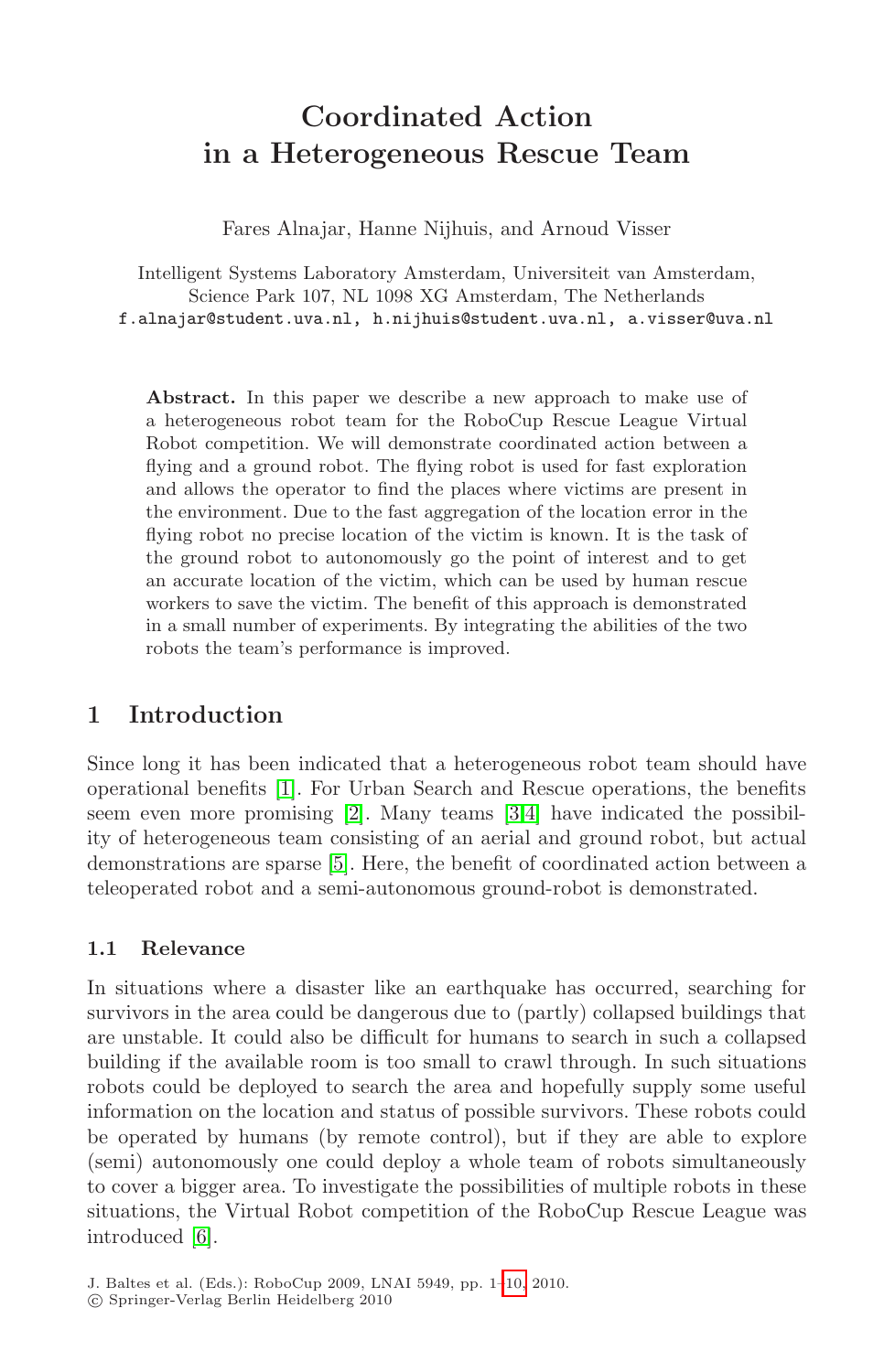### 2 F. Alnajar, H. Nijhuis, and A. Visser

Because deploying actual robots in actual disaster-situations is a very complex task, the *virtual robots* competition is done in a simulated world. Simulation should not replace experiments with real robots, but a simulated world makes complex experiments reproducible and controllable. This provides the opportunity for rapid development by focusing on only a relevant aspect. Researchers can use this simulated world as rapid development env[iro](#page-10-1)nment, and can explore the design space for behaviors and co-operation between multiple robots before they are validated on real [pl](#page-2-0)atforms.

### **1.2 USARSim**

Since 2006 there have been annual world competitions in a simulation environment called USARSim. It's based on the Unreal Tournament 2 engine [7] and provides the ability to have robots operate in a 3D world with the laws of physics (like gravity) already implemented.

For our research the CompWorldDay1 [ma](#page-3-0)p<sup>1</sup> [is use](#page-3-1)d as 3D map. This map supplies a large outdoor- as well as indoor-environment (an overview of the outdoor area we operate in can be seen in Figure  $1(c)$ ). Many obstacles like cars, buildings and construction are present, but the sky is fairly empty. This will give the aerial robot the opportunity to fly around without excessive need for 'obstacle avoidance'.

Robots are recreated in the virtual world, based on real machines that are used in the RoboCup Rescue League. For this research the  $AirRobot@$  and the Pioneer 2-AT (P2AT) were used, as are depicted in figure 1(a) and 1(b).

### **1.3 Performance Metrics**

To be able to compare the performance of the participating teams some metrics were defined. The initial 2006 metrics were specified with the following formula:

$$
S = \frac{V_{ID} \times 10 + V_{ST} \times 10 + V_{LO} \times 10 + t \times M + E \times 50 - C \times 5 + B}{(1 + H)^2}
$$

Where  $V_{ID}$  is the number o[f](#page-10-2) [v](#page-10-2)ictims identified,  $V_{ST}$  is the number of victims for which a status was reported,  $V_{LO}$  is the number of properly localized victims, *B* is an optional amount of bonus points rewarded by a referee for additional information on victims, *t* is a scaling factor for the accuracy of the map, *M* is the points assigned by a referee [for the quality of the](http://downloads.sourcefor ge.net/usarsim/) map, *E* is the points assigned by a referee for the exploration efforts, *C* the collisions between a robot and a victim and *H* the number of operators.

<span id="page-2-0"></span>Over the years these metrics have changed [8] into the latest 2009 metrics:

$$
S = \frac{E * 50 + M * 50 + V * 50}{(H)^2}
$$

<sup>1</sup> Available for download on: http://downloads.sourceforge.net/usarsim/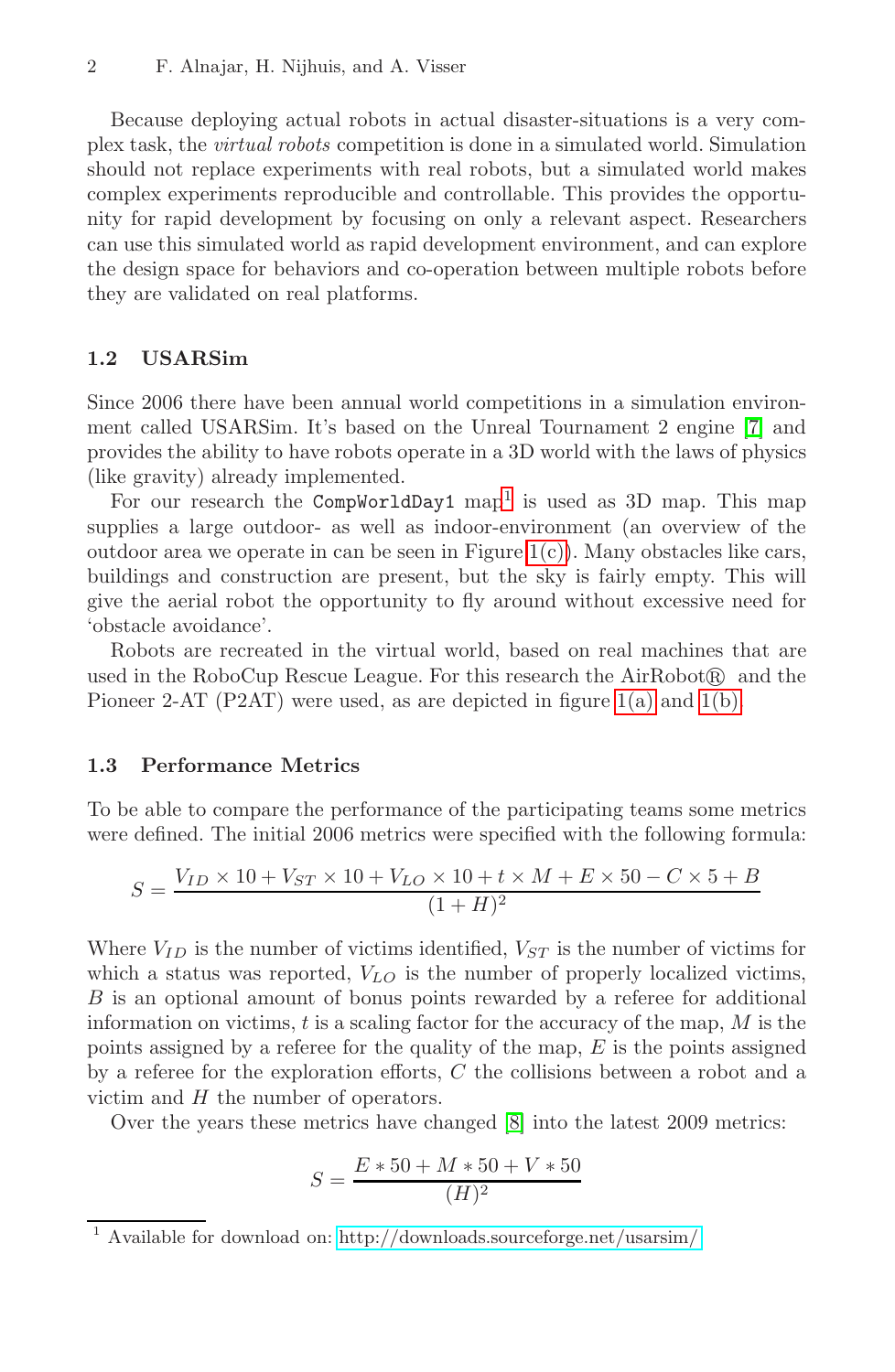<span id="page-3-1"></span>Coordinated Action in a Heterogeneous Rescue Team 3

<span id="page-3-0"></span>

(c) Outdoor area of CompWorldDay1, as soon through the camera of the AirRobot. Victim locations are indicated by red circles.



where  $V$  is an aggregate number indicating the effectiveness of victim detection and  $H \geq 1$  is guaranteed. Part of *V* is the accuracy of the localization of the victim; if the victim is reported more than 2.5 meters from its actual location it is counted as false alarm with a corresponding penalty.

Although the AirRobot can be used to detect victims, initial tests indicated that the accuracy of localization of the AirRobot drops fast after a few turns. Although not impossible, building a map on visual clues alone is quite challenging [9]. Due to the limitations of the AirRobot, the performance of heterogeneous team will be based on the map of the ground-robot alone.

### **1.4 Related Work**

Experiments with a heterogeneous team in rescue applications have been tried before. The 2nd place of the 2008 Virtual Robot competition was actually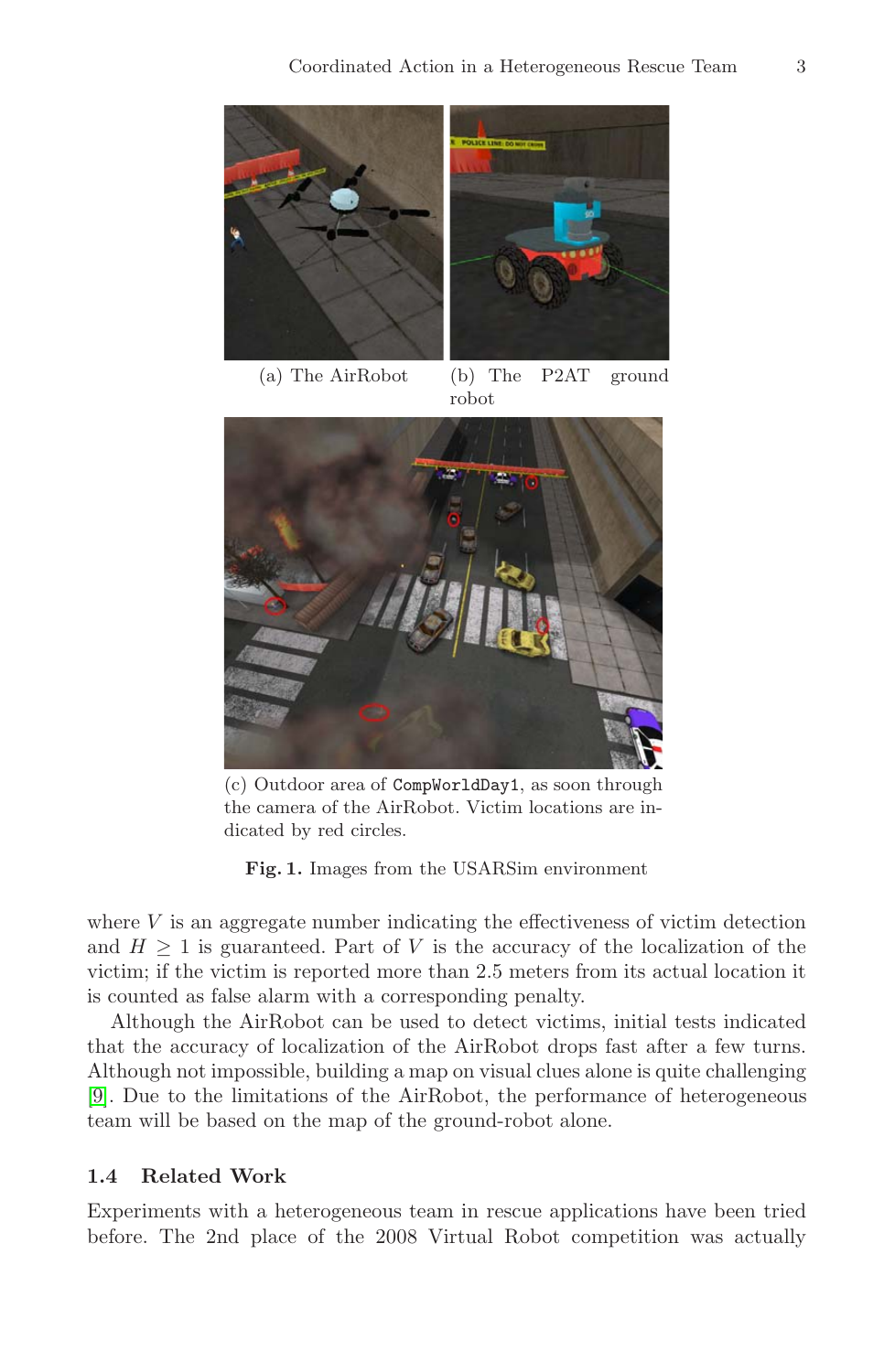rewarded to a heterogeneous team consisting of one aerial and one ground robot [5]. Note that both robots were manually operated. Our approach incorporates semi-autonomous behavior as explained in section 3.1. Semi-autonomy by following an online planned path is demonstrated by many teams in the competition (e.g. [4,3,10,11]). To coordinate the actions of multiple robots by dropping RFID tags is inspired by the approach introduced by the Freiburg team [12]. The Freiburg robots avoided places where RFID tags were dropped, to optimize the exploration efforts *E*. [O](#page-5-0)ur ground robot actively searches for RFID tags, to optimiz[e t](#page-7-0)he victim detection  $V$ . In both approaches the location of the RFID tags is used to ensure that all robots use the same global locations.

### **1.5 Outline**

In the following section we will explain the approach we took on showing improvements by using a heterogeneous team. Next we will cover the methods we used to implement this approach in section 3. We will discuss the experiments and their results in section 4 to round of with a discussion and a conclusion.

### **2 Approaches**

We discuss several approaches to make the heterogeneous team operate (semi) autonomously. For the moment our approach is tested on outdoor situations only.

### **2.1 Exploration**

The main advantages of the AirRobot are its speed and its ability to move at such height that obstacles are relatively sparse (you can fly over the obstacles instead of driving around them). This would make the AirRobot ideal for exploring a large area quickly. Furthermore the ability to explore from a high position provides a higher probability of having an unobstructed view on victims.

Unfortunately the pay-load of the robot is very limited, so in real-life situations we can not supply the robot with heavy gear. This limits not only the amount and type of sensors the robot could carry, but also the computational power available on board. For this research the payload is limited to a camera, a victim-sensor, a RFID dispenser and an inertia navigation system.

### **2.2 Victim Localization**

Since the main goal of the Rescue League is to find victims in a disaster-area we want to use the AirRobot to search for them, because this can be done much faster from the sky than by a slow ground robot. The AirRobot uses its inertia navigation system (acceleration sensor) and therefore rapidly accumulates an error on the estimation of its location. The threshold on accurate victim localization is so sharp that GPS is also no option. This means that a victim report of the AirRobot could not be trusted, and should be verified by a ground robot.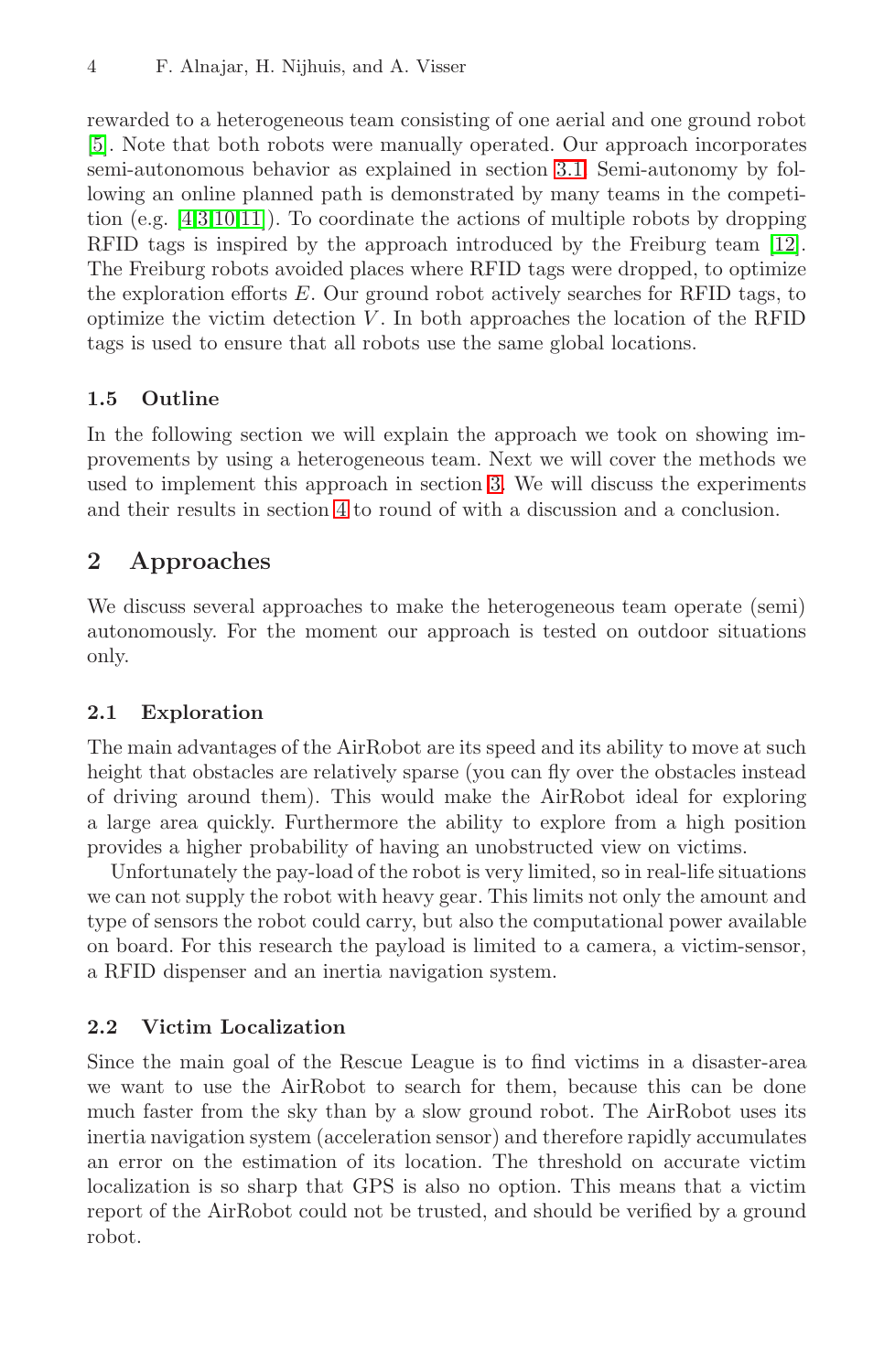### **2.3 Sharing Knowledge**

Each member of the team (the ground robot and the aerial one) makes an estimation of its position. Both robots have an inertial navigation system, which gives a relative position estimate. This relative position estimate is used by the ground robot as initial estimate for a SLAM routine [13], which returns an absolute location estimate by comparison of the current range measurements against previous measurements aggregated on a map.

To unify the location estimation of the two robots, the estimations of a specific point by the two robots are computed and used to find out the shift the aerial robot makes with respect to the ground one.

There are two ways to achieve this 'unification'. In the first one, the ground robot computes this shift a[nd s](#page-6-0)ends the 'correction' to the aerial robot for the next estimations. But this method requires a consistent connection with the aerial robot which is not always available in the disaster situations, and requires the two robots to be close to each other. The second way is by storing the shift 'correction' at the ground robot as list for every victim/RFID tag it has reached. The ground robot uses this list to correct the position it is currently heading. When the aerial robot comes back again into communication range the ground robot transmit the whole list to allow the aerial to correct its traveled path as a sort of post-processing, as described in section 3.2.

### **2.4 Cooperation**

<span id="page-5-0"></span>The two robots of our team have clearly different roles. The aerial robot is used for exploring the environment and searching for victims. This robot is teleoperated. The aerial robot sends the approximated locations of the victims to the ground one, which is also equipped with a victim sensor. So as the ground robot gets close to the victim, it can detect its exact position, and make an accurate victim report. The positions sent by the aerial robot are imprecise, and only used guide the ground robot to the neighborhood of the victim. The ground robot makes further investigation for the victim in that neighborhood (the victim sensor has a range of 6 meters). There is no guarantee that the absolute position error of the AirRobot is less than 6 meters, but because the ground robot maintains a gradual 'correction' of the aerial robot localization, this strategy is only sensitive for the accumulation of the error between two victim locations.

### **3 Methods Used**

In this section we explain the details of the semi-autonomous following-behavior of the ground robot to navigate the environment. Also we discuss how the two robots calculate the correction vector for the localization estimate of the aerial robot.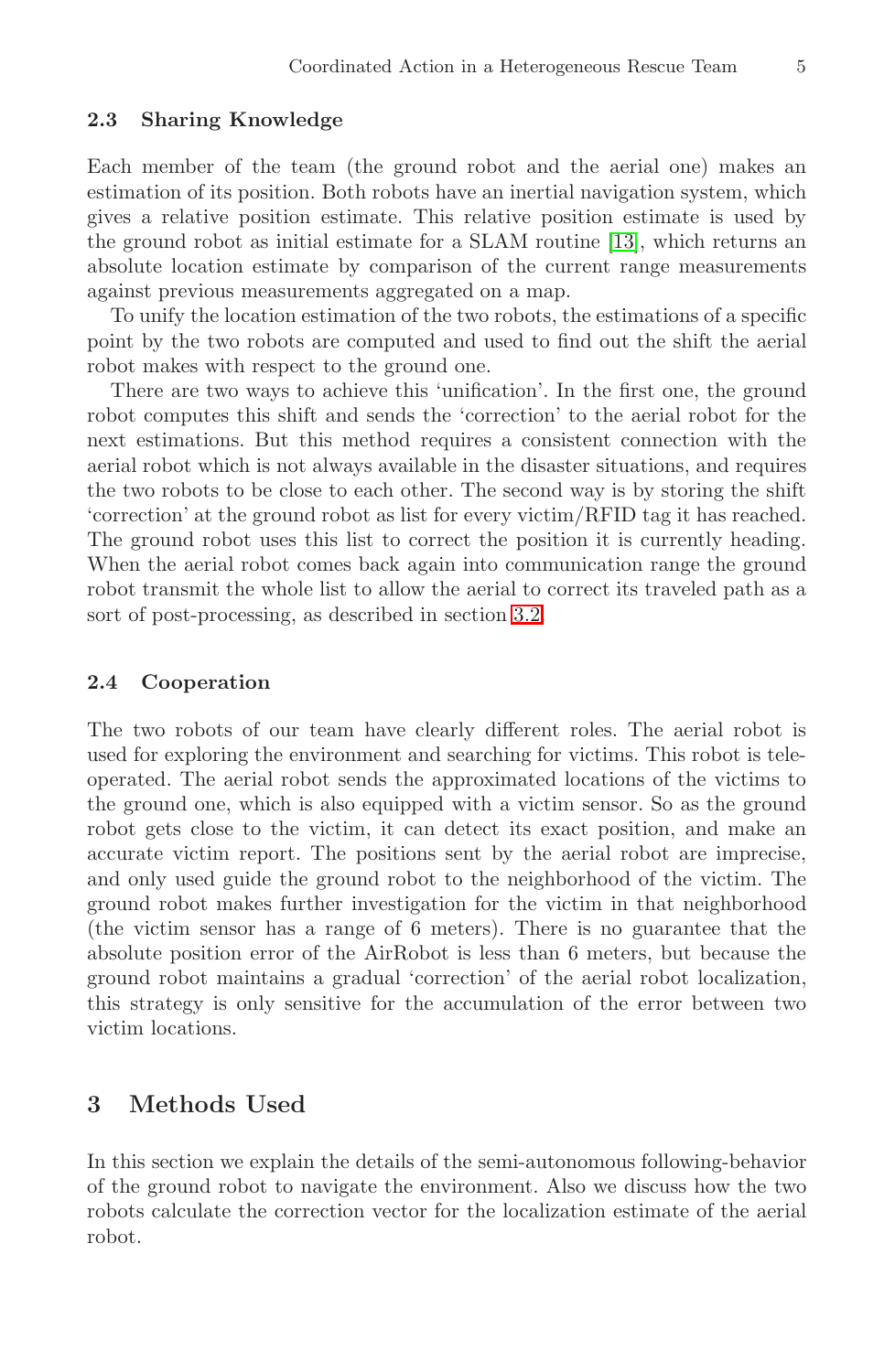### **3.1 Following**

The follow-behavior (as used by the ground robot) is a collection of 'motions' and the rules to switch from one motion to another. The switch between two motions depends on observations of certain events in the local environment around the robot (e.g. presence of obstacles, victims, and/or other teammates). A switch should indicate when a motion is not longer adequate for this situation. This behavior is built on the motions used for the fully autonomous exploration [14]. The motion contains the reactive schemes that directly couple sensor measurements to steering commands which navigate the environment. In each moment only one motion is active, and the robot behavior switches from one motion to another, depending on the robots situation. Here we give a description of these motions.

- **Following:** This is the default motion of the follow-behavior, in which the robot waits for the position of the next target (the victim positions). When it receives a target-position, it plans online a path from its current position to the target, based on the occupancy grid map build so far. The pathplanning in this experiment is based on a breath-first algorithm, but also an A\*-algorithm is available. After the robot drove a certain distance (4 meters) it re-plans the path again on the new occupancy grid map, to incorporate information about the environment previously not visible.
- **Avoid Teammate:** This motion is called when there is potential risk of collision between two robots (when the AirRobot is still on the ground and the distance between them is less than 1 meter). There are four states the robot can have while trying to avoid a teammate:
	- **–** The teammate is facing the robot from the front side: in this case the robot should turn right or left to get out of the way.
	- **–** The teammate facing the robot from the back side: the same as the previous state.
	- **–** The teammate is in front of the robot but not facing it: the robot waits till the teammate move a way
	- **–** The teammate is behind [th](#page-7-1)e robot but not facing it: the robot keeps its normal behavior (return the control to the 'following' motion).
- <span id="page-6-0"></span>**Avoid Victim:** This motion is used when the robot gets closer to the victim less than 1 meter. After detecting the closest part of the victim, the motion keeps the robot away of the victim. When the robot is far (more than 2 meters), the control is returned to the following motion.

As we can see the flowing of control from one motion and another depends on the situation of the robot, this is depicted in figure 2.

### **3.2 Updating Location Estimation Shift**

Essential in our approach is calculation the difference in location estimation between the team members. Our method is by based on dropping RFID tags,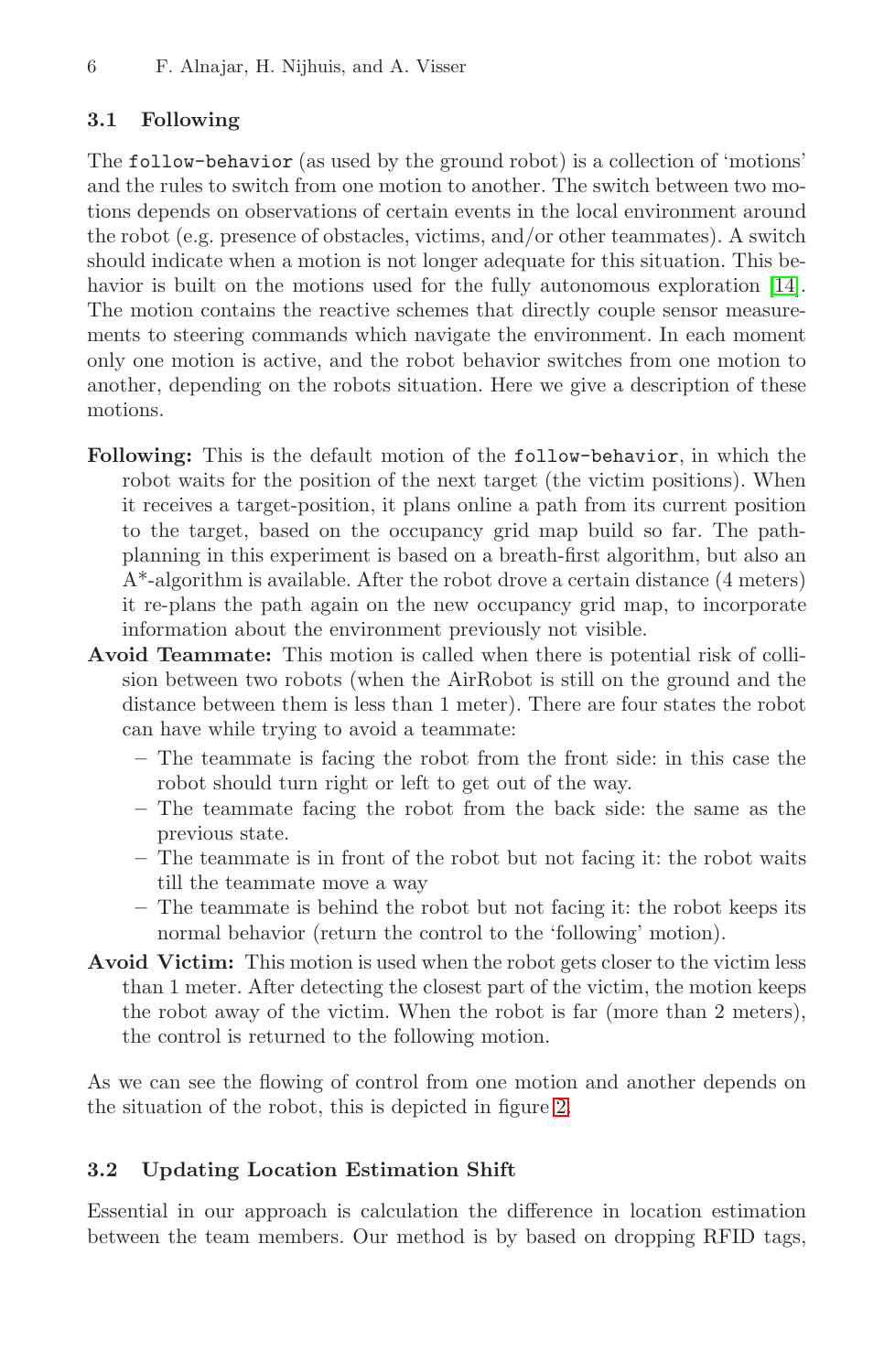

<span id="page-7-1"></span>**Fig. 2.** Diagram of the follow-behavior

<span id="page-7-0"></span>equivalent with the method used by [12], but now to find target points back. An RFID tag is small and cheap radio wave responder, which is often used for tracking and identification of logistic goods. These tags can be used as 'smart dust'; at some points the AirRobot stores its current location estimate in a RFID tag and drops this tag. When the ground robot comes close enough to this RFID tag, it can read the content the tag, and its current absolute location estimate and the read position as read from the tag (which was the location previously estimated by the aerial robot). Based on this comparison the new shift vector is calculated.

### **4 Exp[er](#page-8-0)iments and Results**

We tested our heterogeneous team on outdoor environment. We used the "P2AT"model for the ground robot. The ground robot visits the places reported by the aerial robot and detect the victim locations accurately. At end of the test run, there were even some victims that the ground robot didn't have time to visit and detect their exact position.

To map illustrated in Fig. 3 is the result of a short flight of 8 minutes. Full competition runs can last 20 to 40 minutes. In this experiment three tags are dropped by the AirRobot, two near a victim, and one as intermediate point. [Victims are reported as small red crosses. As can be seen, fo](http://www.science.uva.nl/~arnoud/publications/Alnajar_CoordinatedAction.wmv)r each victim two crosses are given: the location as estimate by the AirRobot and the position as estimated by the P2AT. The difference is between the estimates is nearly 3 meters, above the threshold of the competition. Only by the ground-robot the victims are reported at the right location. As supplementary material also a video is available<sup>2</sup>, from the view of the ground-robot. In the video can be seen that the ground-robot is constantly reading RFID tags. Most of them are the

<sup>2</sup> http://www.science.uva.nl/∼arnoud/publications/Alnajar CoordinatedAction.wmv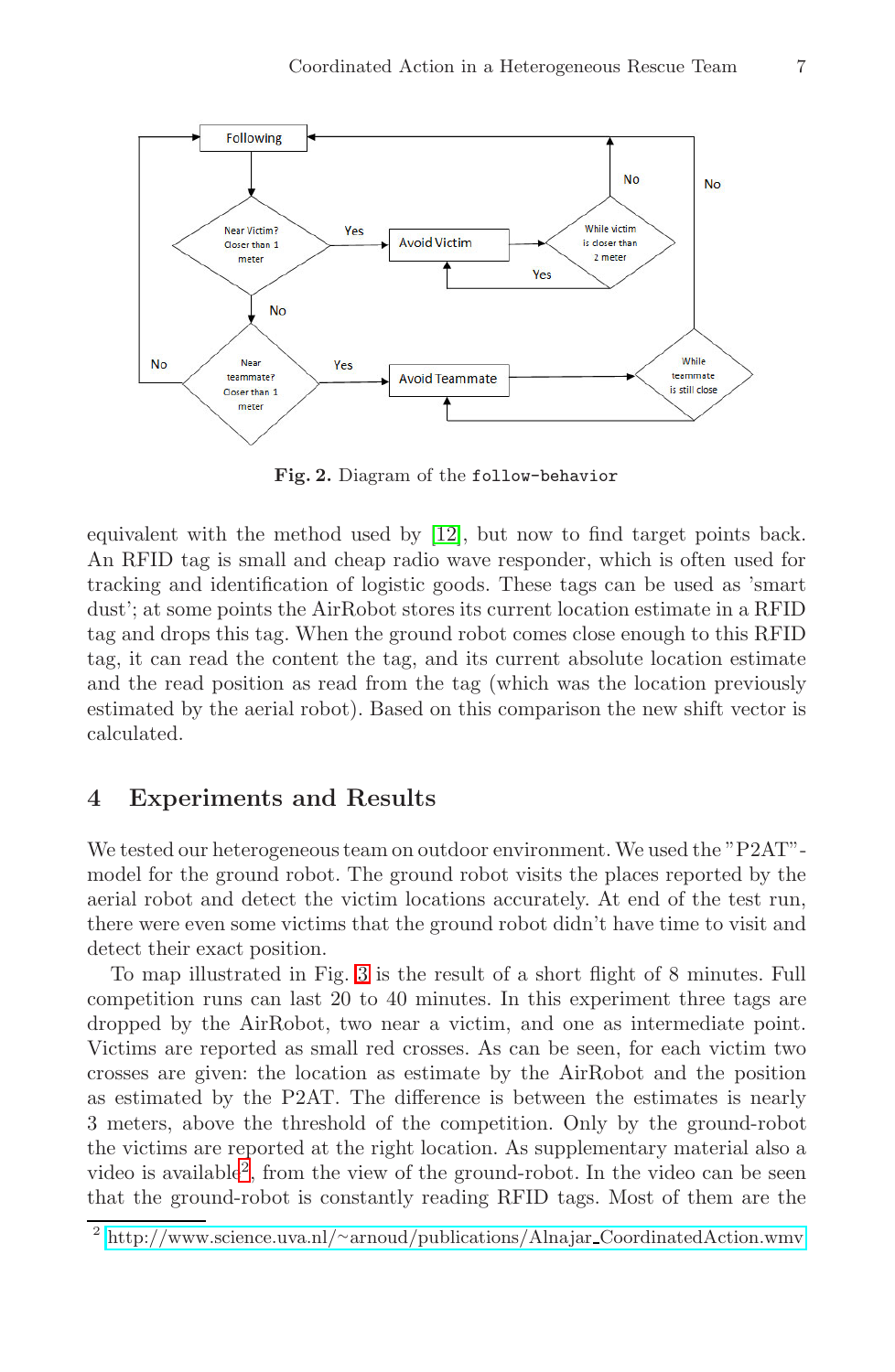# r:T si

### 8 F. Alnajar, H. Nijhuis, and A. Visser

<span id="page-8-0"></span>Fig. 3. Map generated by the ground robot in the outdoor area of CompWorldDay1

RFID tags with only an ID always present in the  $2006$  competition world<sup>3</sup>. Only near the male and female victim RFID tags are dropped by the AirRobot.

### **5 Discussion**

Our team works well in the outdoor environment, but care must be taken when testing the team in indoor environments. The exploration of the aerial robot becomes very restricted due to the small free space and the many obstacles around the robot. As long as the AirRobot has no obstacle sensors, it has to remain in the area already explored by the ground robots. When the ground robots are equipped with sophisticated range scanner, this is not a severe restriction,

<sup>&</sup>lt;sup>3</sup> Used at that time to estimate the accuracy of the maps, currently replaced by georeferenced maps.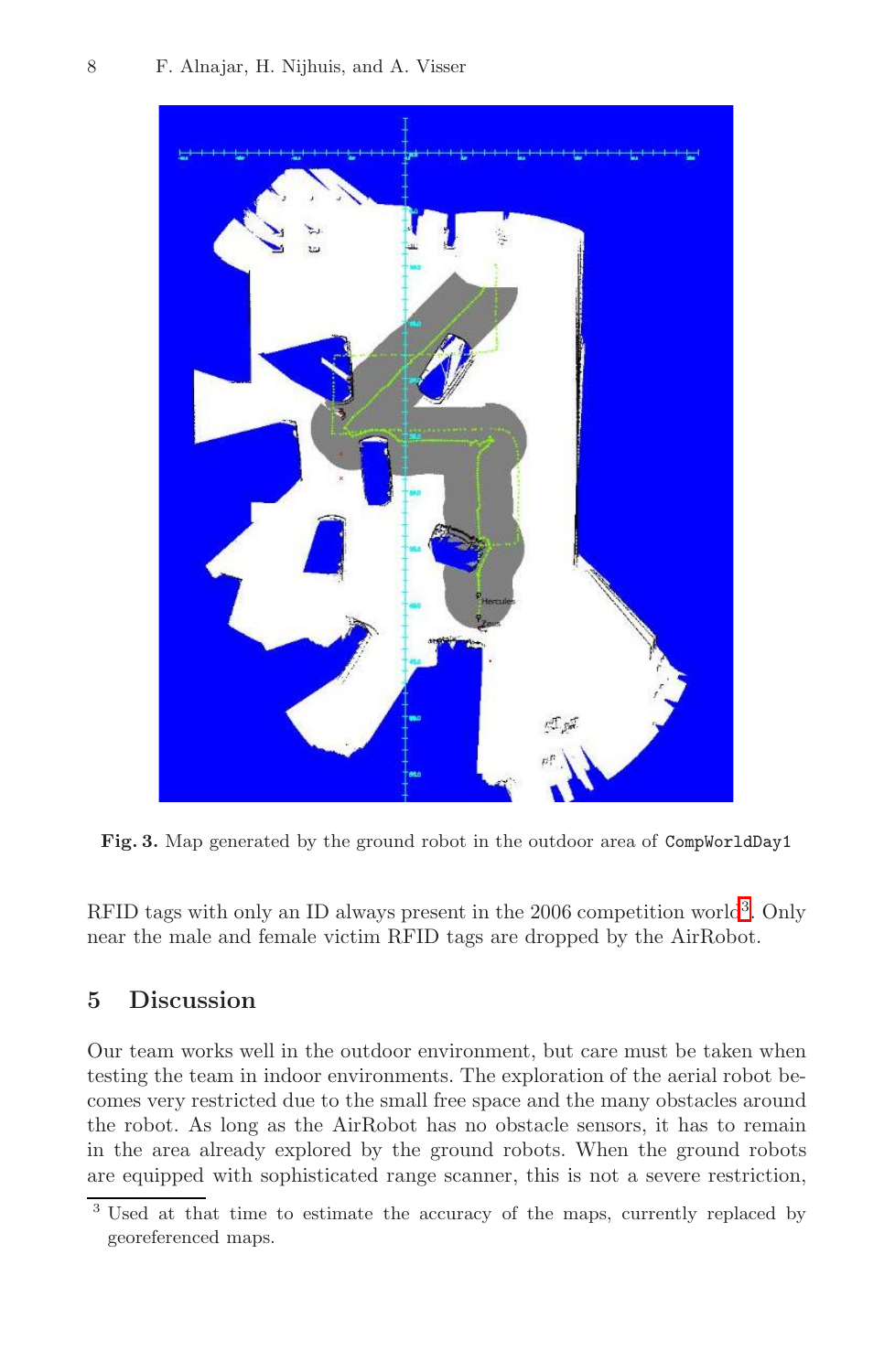because this range scanner can have a range of 80 meters. The remaining danger are obstacles which are not straight (as most buildings), but have a larger volume at the flight height of the AirRobot than at the scan-height of the ground-robots (as most trees). These obstacles can only be avoided with obstacle sensors on board of the robot. Due to the limited payload of the AirRobot such obstacle sensors have to be carefully chosen. A possible solution could be obstacle detection based on visual clues.

Another topic of future work is to achieving the relative position estimation update via visual tracking. Currently the relative position between the two robots is quickly lost, something that is partly corrected when a RFID tag is found. If the ground-robot could visually track the AirRobot, a high frequency update of this correction could be made (when an accurate height position is available). Using a bright color for the AirRobot (e.g. orange) can make the tracking easier.

Another possibility is extending the team size further. Many questions could be studied: How to divide the work of the ground robots (going to the victims)? What's the difficulty in adding more than one flying robot? What is the optimal ratio between the ground robots and the aerial ones? How can teams of aerial and ground robots automatically be formed?

### **6 Conclusion**

In this paper a new coordinate action between an AirRobot and a ground robot is described. The two robots coordinate their behavior partly by communicating target points and partly through the environment by dropping and finding RFID tags. Each robot has its own role. The AirRobot is used for fast and course exploration, while the ground robot automatically inspects the regions of interest and needs no further attention of the operator. Together the heterogeneous team demonstrates an attractive way to perform a rescue mission.

### **References**

- 1. Jennings, J., Whelan, G., Evans, W.: Cooperative search and rescue with a team of mobile robots. In: Proc. of the IEEE Int. Conf. on Advanced Robotics (ICAR), pp. 193–200 (1997)
- <span id="page-9-0"></span>2. Murphy, R., Casper, J., Micire, M., Hyams, J.: Mixed-initiative Control of Multiple Heterogeneous Robots for USAR. Technical Report CRASAR-TR2000-11, Center for Robot Assisted Search & Rescue, University of South Florida, Tampa, FL (2000)
- <span id="page-9-1"></span>3. Pfingsthorn, M., Rathnam, R., Stoyanov, T., Nevatia, Y., Ambrus, R., Birk, A.: Jacobs Virtual Robot 2008 Team - Jacobs University Bremen, Germany. In: Proceedings CD of the 12th RoboCup Symposium (2008)
- <span id="page-9-2"></span>4. Calisi, D., Randelli, G., Valero, A., Iocchi, L., Nardi, D.: SPQR Rescue Virtual Robots Team Description Paper. In: Proceedings CD of the 12th RoboCup Symposium (2008)
- 5. Balaguer, B., Carpin, S.: UC Mercenary Team Description Paper: RoboCup 2008 Virtual Robot Rescue Simulation League. In: Proceedings CD of the 12th RoboCup Symposium (2008)